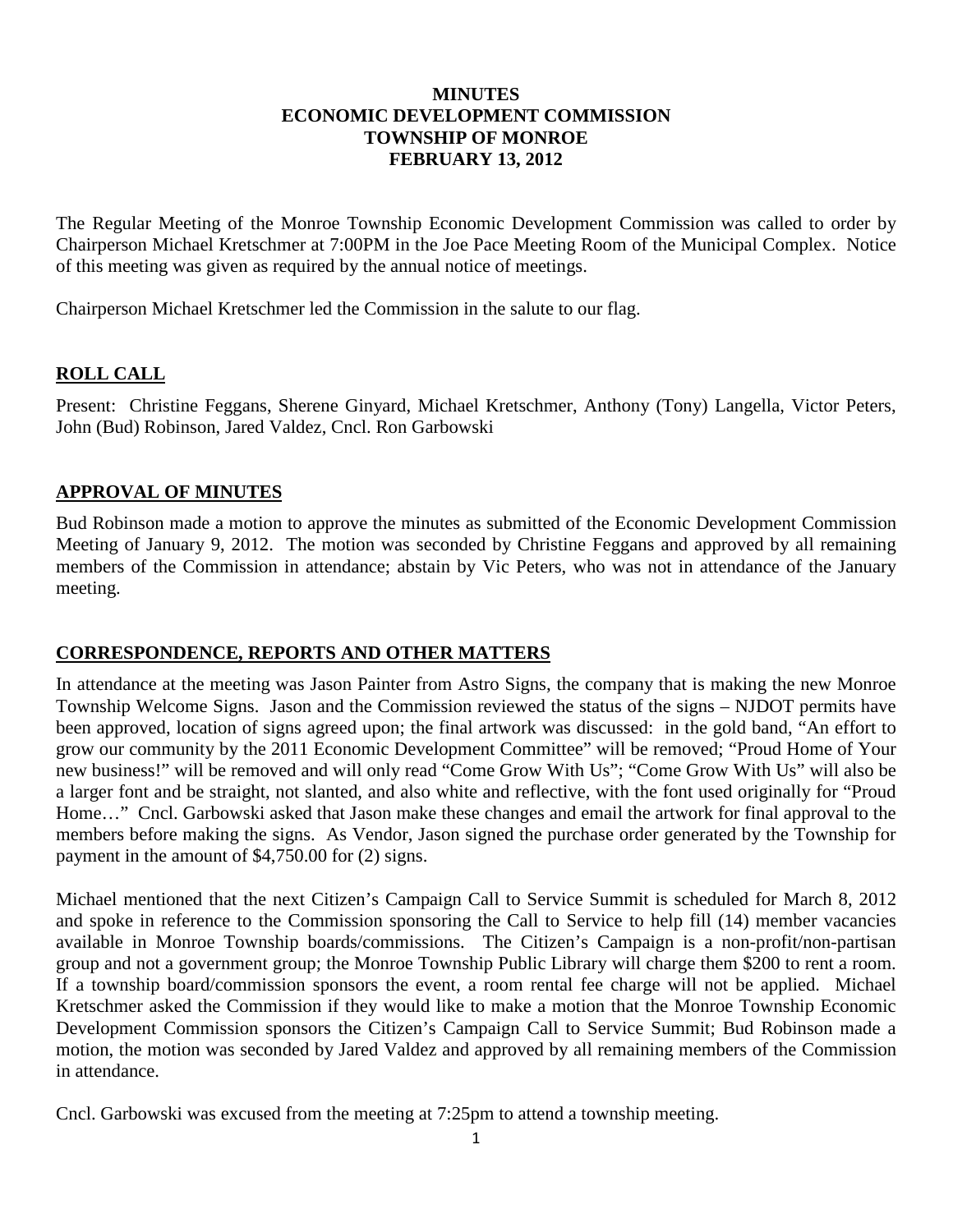#### **Economic Development Commission Minutes** *(cont'd)* **February 13, 2012**

### **CORRESPONDENCE, REPORTS AND OTHER MATTERS** *(cont'd)*

The Commission spoke in reference to the Business Directory. Michael mentioned that he and Jared met with Adams, Rehmann & Heggan Engineers, the township engineers. The members received information by way of Google Docs and emailed Excel spreadsheets containing combined business data information compiled by ARH, Dun & Bradstreet, Gloucester County and business information previously obtained by the Commission. ARH compiled the information and categorized spreadsheets by "Businesses in Monroe", "Unmatched Businesses" and "Businesses Outside of Monroe". Aileen printed these spreadsheets for the meeting, which the members reviewed; these spreadsheets can be modified online on Google Docs. The members were asked to review and edit these 1,300 businesses listed to determine who will be contacted by mailer for current information to be listed on the township business directory. Michael noted that the Business Seminar will be held April 26, 2012 at the Monroe Township Library. He wondered if mailer postcards could be mailed in March, before the seminar; Bud felt there would not be enough time to get everything ready, the card designed and priced and printed, the township approval of the budget costs for the mailers. Michael will put together a proposed mailer and get a price and asked if anyone would like to help; Jared said he would help Michael and Aileen said she can help with making the labels for the mailers with the company name and address provided on the spreadsheets. Aileen will also check with the Township Clerk on the cost of postage for a postcard. She also asked if it will be posted on the Monroe Township Economic Development Commission Facebook page; Michael said that can be done. Jared asked if it could be posted on the township website, under "Announcements"; Aileen will ask Administration if it can be posted on the website and also ask if it can be posted on Comcast Channel 9 and Comcast Channel 9 Announcements on the township website. Michael had paid Staples to make some color copies of the flyers, but needs more printed; Aileen will also ask about having some more flyers printed by the Township Clerk's color printer, approximately 20 copies.

Bud asked if there are speakers for the Small Business Seminar. Michael said that he has been in contact with Lisa Morina from the Gloucester County Economic Development Department and that she may have a planned agenda. Michael mentioned that he and Vic spoke previously about Vic finding a financial lender to speak and asked if that could still be an option; Vic said that maybe Lisa can find somebody from CPAC. Michael asked Vic if he could help get somebody for the seminar to speak in reference to business loans. Michael spoke to Beth Lillie about putting together something; she will ask the Executive Director Center for Innovation & Entrepreneurship of Rowan University to attend to speak about the classes they want to start at the library in reference to starting businesses. Michael asked Bud if he reached out to anyone from the labor unions; he had, but with no successful result.

Michael had previously invited members by email to the DRMI Session in Red Bank, NJ for February 15, 2012. This event helps a town to promote areas of their town, such as their business district. Jared and Christine cannot make it, but are interested. Tony is interested in attending with Michael; he will give Michael a definite answer the next day.

Bud expressed his concern that members of township boards/commissions have used their own personal money to pay for services, supplies, costs of seminars for the matters of the board/commission and feels that they should be reimbursed for monies put out; he also asked about Petty Cash accounts for boards/commissions. Aileen explained that township boards/commissions do not have Petty Cash accounts, but have budgets and that purchase orders can be processed through the Finance Office for payment of services, supplies and for costs such as seminars.